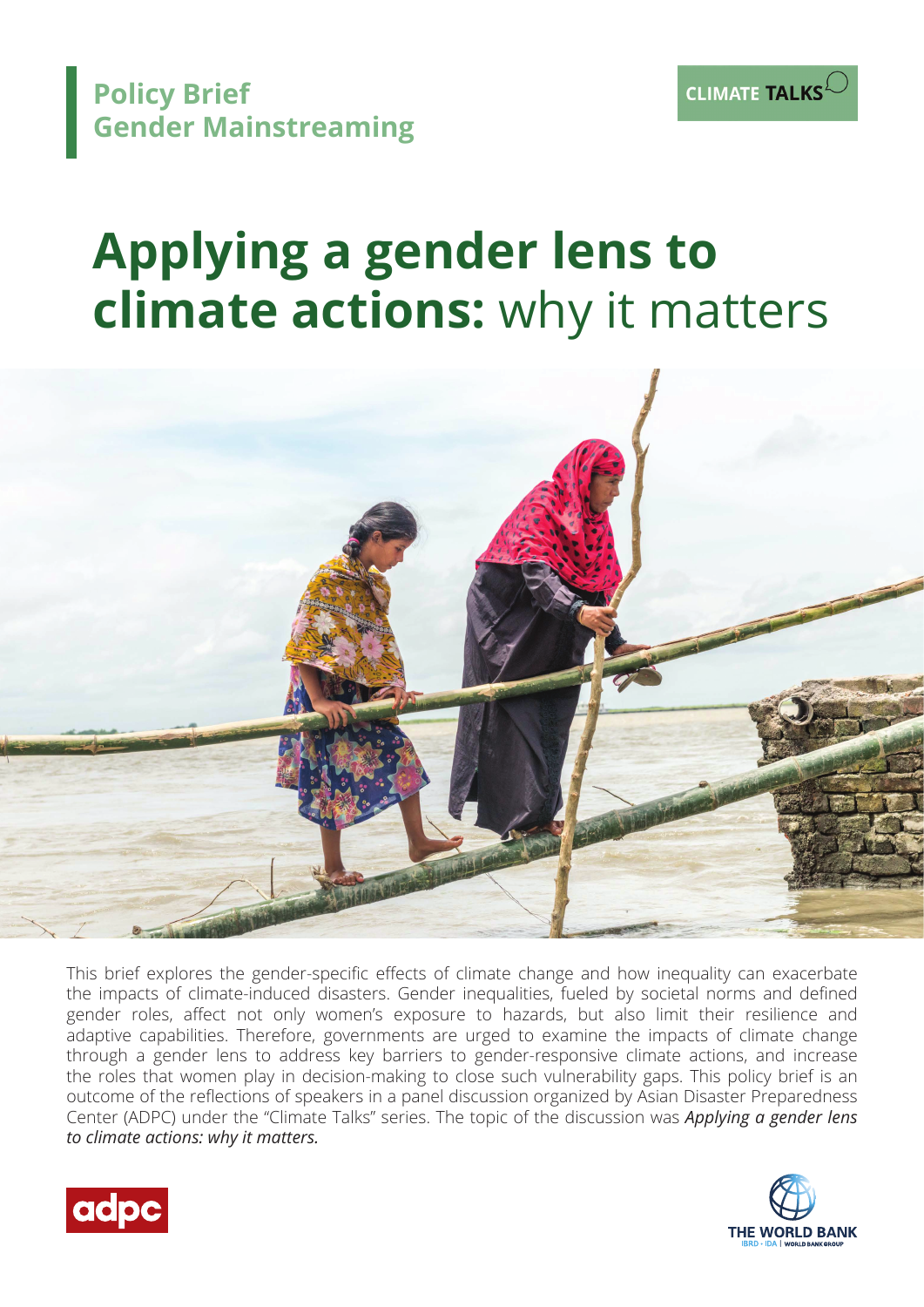## **The link between gender and climate change impacts**

Gender is a major factor to consider while addressing and mitigating the fallout of climateinduced disasters. For instance, the way men and women are affected by climate change and their capacity to recover is differently shaped by social conditioning and socioeconomic factors (World Bank, 2021). Defined gender roles in rural South Asian societies have a tendency to dictate the nature of both impact and recovery.

Women contribute significantly to environmental sustainability, food security and adaptation efforts. However, their limited access to resources, exclusion from policy and decision-making institutions and processes (Nellemann et al., 2011), and normative barriers all continue to complicate their resilience efforts thus making them more vulnerable to climate-related shocks.

> *Gender equality refers to how social, behavioral, cultural attributes, expectations and norms determine the way in which women and men relate to each other and to the resulting differences in power between them (World Bank, 2012).*

For example, the findings of a recent study suggest that women's participation in climate change initiatives in Bangladesh remains largely controlled and shaped by gender divisions of labor, social norms and customary traditions (Tanjeela and Rutherford, 2018).

Furthermore, increasing feminization of agriculture has pushed women towards greater vulnerability and insecurity. In this context, male out-migration may create new risks and vulnerabilities for the women, children and other family members who stay behind.

Climate-related hazards have gender-specific effects because women are the most vulnerable group; notably making up a large proportion of the poor population (Shabib and Khan, 2014). They are thus more likely to suffer from disasterrelated adaptation like switching from one

livelihood to another in an effort to deal with climate change. There have been cases in Bangladesh and in the Terai region of Nepal where women quit rice farming and opted for duck farming instead, until they were given access to flood-resistant varieties of rice. While these solutions work in some cases, the concept of 'building back better' is not always an option for this demographic.

Gender inequalities fueled by gender norms, proscribed roles for women and men, and other discriminatory practices not only affect women's exposure to hazards, but also limit their resilience and adaptive capabilities. During floods, for instance, women often seek refuge later than men due to fear of social retribution. In addition, accompanying children and conventional dress codes, for example, often hinder their ability to travel quickly (Shabib and Khan, 2014).

The patterns of climate change and other hazards, such as, droughts, heat waves, cyclones, and erratic rainfalls, etc. make women's tasks more difficult by increasing their workload and adding physical and psychological stress. Often, during and in the aftermath of such disasters, women and girls are the ones to skip meals or go hungry when there is a food shortage (Alston, 2015). In addition, emergency relief shelters may lack proper hygienic supplies for menstruating girls and pregnant and lactating women. Importantly, there is also the risk of gender-based violence (GBV) for women who find themselves vulnerable in a potentially unsafe environment of makeshift relief shelters.

Climate Resilience (CR) and Disaster risk reduction (DRR) efforts needs to take all these factors into account. Organizations such as the Women and Gender Constituency (WGC), which has worked to organize 'women for climate justice' since 2011, include South Asian organizations based in Bangladesh and other South Asian countries among its members. Now, more than ever, adequate recognition of women's vulnerabilities and capacities is critical to understanding and analyzing the factors and processes that continue to widen gender gaps between climate change policy intentions and outcomes.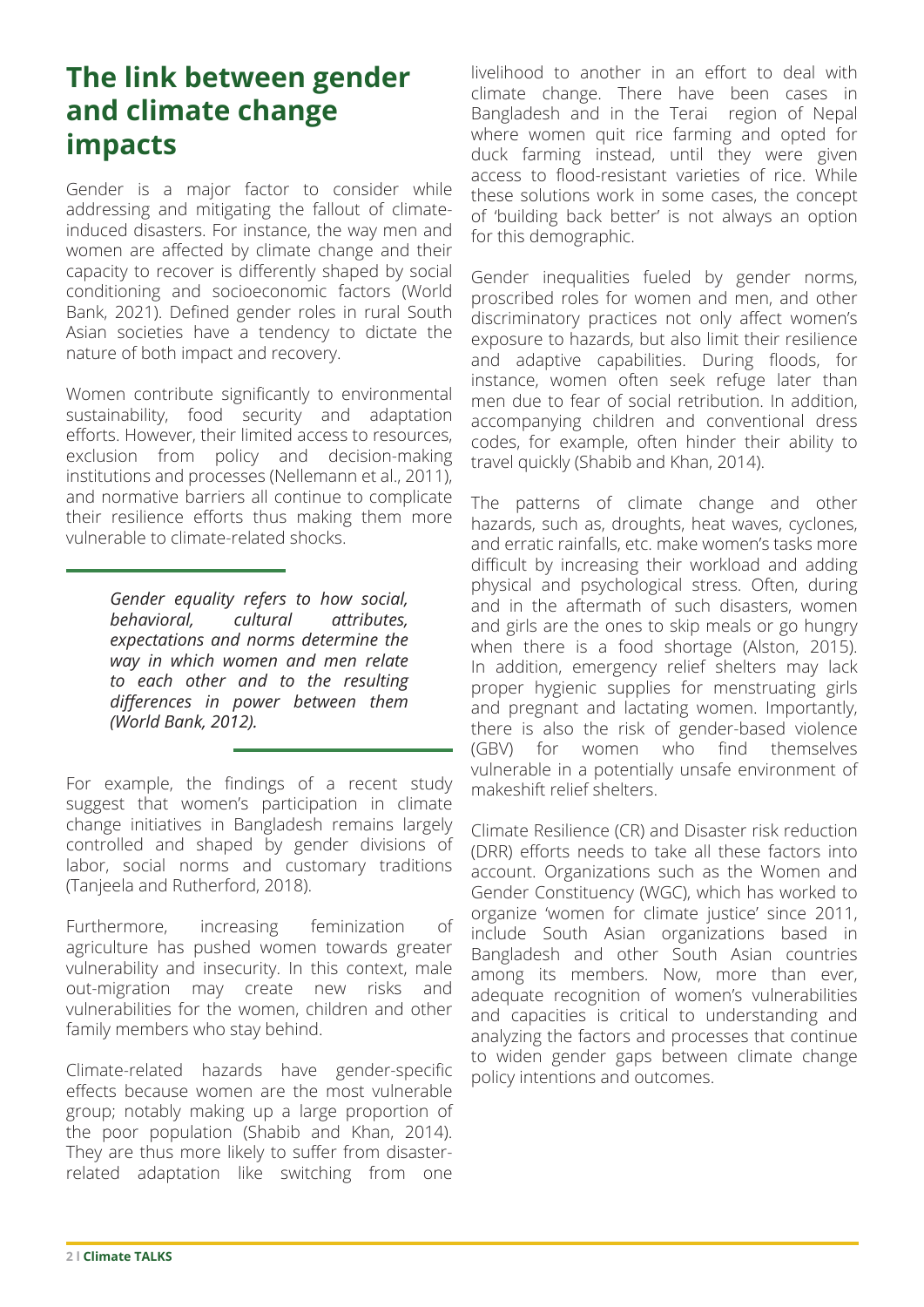#### **Key barriers to genderresponsive climate actions**

The following barriers may fuel persistent gender inequalities in climate change adaptation and resilience actions:

- **Normative barriers** are associated with socio-cultural gender norms, which shape the roles and responsibilities of men and women in public and private spaces. Gender norms and perceptions and the attitudes that feed them frame the context within which men and women participate and contribute to various livelihoodrelated activities.
- **Structural barriers** refer to an unequal distribution of wealth and opportunities. Asset distribution is very gendered, and in many parts of developing countries, the percentage of women's ownership rights to land is negligible. While women produce 60–80 percent of the food in these countries, their sole or joint ownership of agricultural land is merely 10–20 percent (FAO, 2019).
- **Capacity barriers** signify, among other realities, women's limited access to knowledge and information, extension, training, innovation, and technology.
- *Decision-making barriers* highlight the gap that exists in terms of women's representation in decision-making at local, provincial and national levels. This imbalance results in women having less of a voice in decisions related to climate change programs and policies.

## **Global and national commitments for genderresponsive climate actions**

The importance of gender-responsive climate policy has been reflected in international decisions and legal frameworks. Since the seventh session of the Conference of Parties (COP 7) of the United Nations Framework Convention on Climate Change (UNFCCC) in 2001, several negotiations affecting the goals of gender equality and women's empowerment

vis-à-vis climate actions have been completed. Among the outcomes of such negotiations has been the Lima Work Program on Gender. Likewise, the Sendai Framework for Disaster Risk Reduction (SFDRR) recommends gendersensitive climate actions and promotes a stronger role of women in building resilience.

In order to build climate resilience, it is necessary to address gender gaps in climate actions. Notably, gender mainstreaming in climate actions offers an opportunity not only to achieve Sustainable Development Goal 5 (gender equality), but also to contribute to SDG 3 (good health and well-being), SDG 10 (reduced inequalities), and SDG 13 (climate action).

Adaptation and resilience to climate change is an essential part of UNFCCC guidelines and requirements. National adaptation programmes of action (NAPA), local adaptation plans of action (LAPA), national climate change policies and frameworks, and intended nationally determined contributions (INDCs) highlight commitments to climate change adaptation and mitigation in agriculture and allied sectors like water, transport and infrastructure. For instance, the Bangladesh Climate Change Gender Action Plan (ccGAP) has focused on increasing women's involvement in climate change-related infrastructure development and management.

Similarly, the ccGAP for Nepal also clearly indicates increasing women's representation in management roles in the transportation sector by engaging them proactively. One of its highlighted action steps is promoting women to take up roles relating to law and regulation enforcement at the local level in the police, construction inspections services, etc. (MoEnv, 2012).

#### **Gender mainstreaming approach in CARE for South Asia project**

Mainstreaming gender perspectives is one of the cross-cutting thematic areas of the Climate Adaptation and Resilience (CARE) for South Asia project. The overall objective of gender mainstreaming is to contribute to an enabling environment for gender-responsive, climate-resilient policies and investments in the sectors of public policy and finance,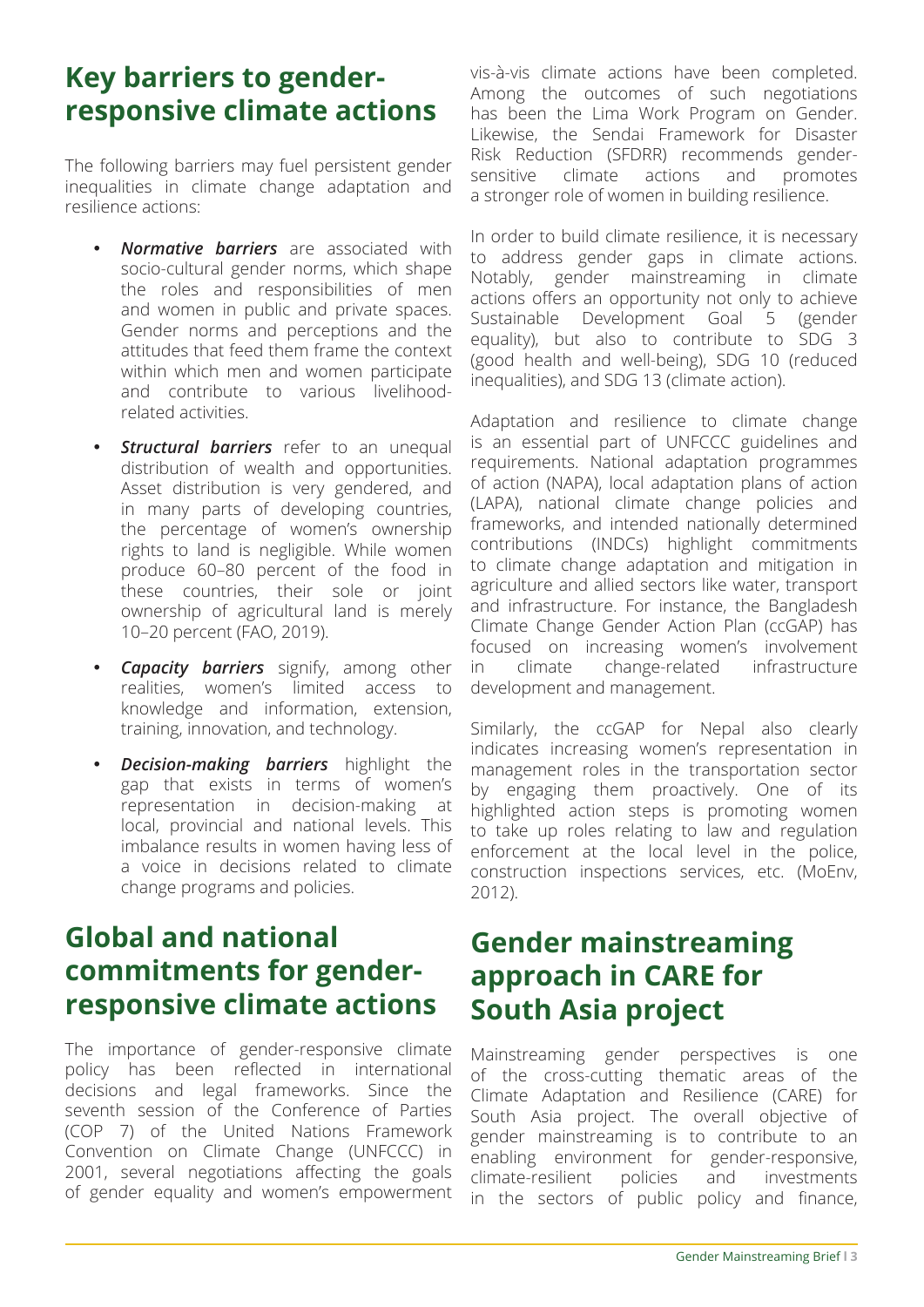climate smart agriculture, integrated water resources management and resilient transport infrastructure in Bangladesh, Nepal and Pakistan.

CARE for South Asia's strategy has adopted the following four strategic action areas:

- Policy review and mapping, and assessment of the landscape in relation to climate-resilient development in key sectors
- Capacity development for gender mainstreaming in key sectors
- Development of gender action plans
- Knowledge generation and dissemination

A combination of strategic and integrated gender approaches hopes to improve access to gender-related information in relation to climate change in key sectors, together with enhanced capacities. This will enable governments in the project countries to take gender-informed decisions for policymaking and planning of the multiple initiatives and investments

### **Closing the vulnerability gap between women and men**

Climate adaptation interventions designed with recognition of multiple roles women and men play in risk governance and climate resilience at both local and national levels have the potential for achieving gender-equal outcomes. The successful implementation of interventions targeting women's empowerment and gender equality supported by adequate resources has produced significant results.

Developments in the project countries suggest some progress has been made. For instance, mainstreaming of gender equality and social inclusion has been included in the revised Climate Change Policy 2019 of Nepal as one of its seven objectives; the earlier version of the policy (2011) did not include any gender-related objectives. In Bangladesh, it has been noted that, through constant government and nongovernment sector initiatives, women are better sensitized to climate change issues and better

informed in terms of preparedness for future disasters. In Pakistan, there have been efforts towards a meaningful inclusion of women in decision-making at the community level through steps such as the development and implementation of gender-equality strategies and action plans based on comprehensive analysis of community-based disaster risk management, climate resilient infrastructure, sustainable livelihood, and climate smart agriculture, etc.

### **Ensuring gender-responsive climate actions**

There is an urgent need to translate legislation into action, both at the regional and local levels. Despite women's known contributions to agriculture and allied sectors, such as water, forestry, infrastructure and transport, governments' provisions to support genderresponsive climate actions are often limited to laws and policies. A dedicated gender-responsive budget, however small, may be the answer. Gender and climate change data is not sufficient in this region and needs to be adequately generated, just as the capacity of sectoral implementing agencies and the sectoral approach on the whole must be strengthened.

It is essential to ensure that gender and vulnerability assessments form an integral part of sectoral climate change policies and strategies. These include assessments at every stage of the DRR cycle—pre, during, and postdisaster—and the involvement of the mainstream media in awareness initiatives. As a number of policy documents are currently under review in many South Asian countries, gender-responsive climate actions can be implemented by incorporating relevant revisions now.

Speaking to this need, the CARE for South Asia project aims to support and facilitate the following areas:

Revision of existing key sectoral policies, backed by gender analysis and vulnerability assessments. The revised policies and strategies should aim to eliminate existing structural and normative gender barriers in order to enhance women's access to assets and services and their roles in decision-making.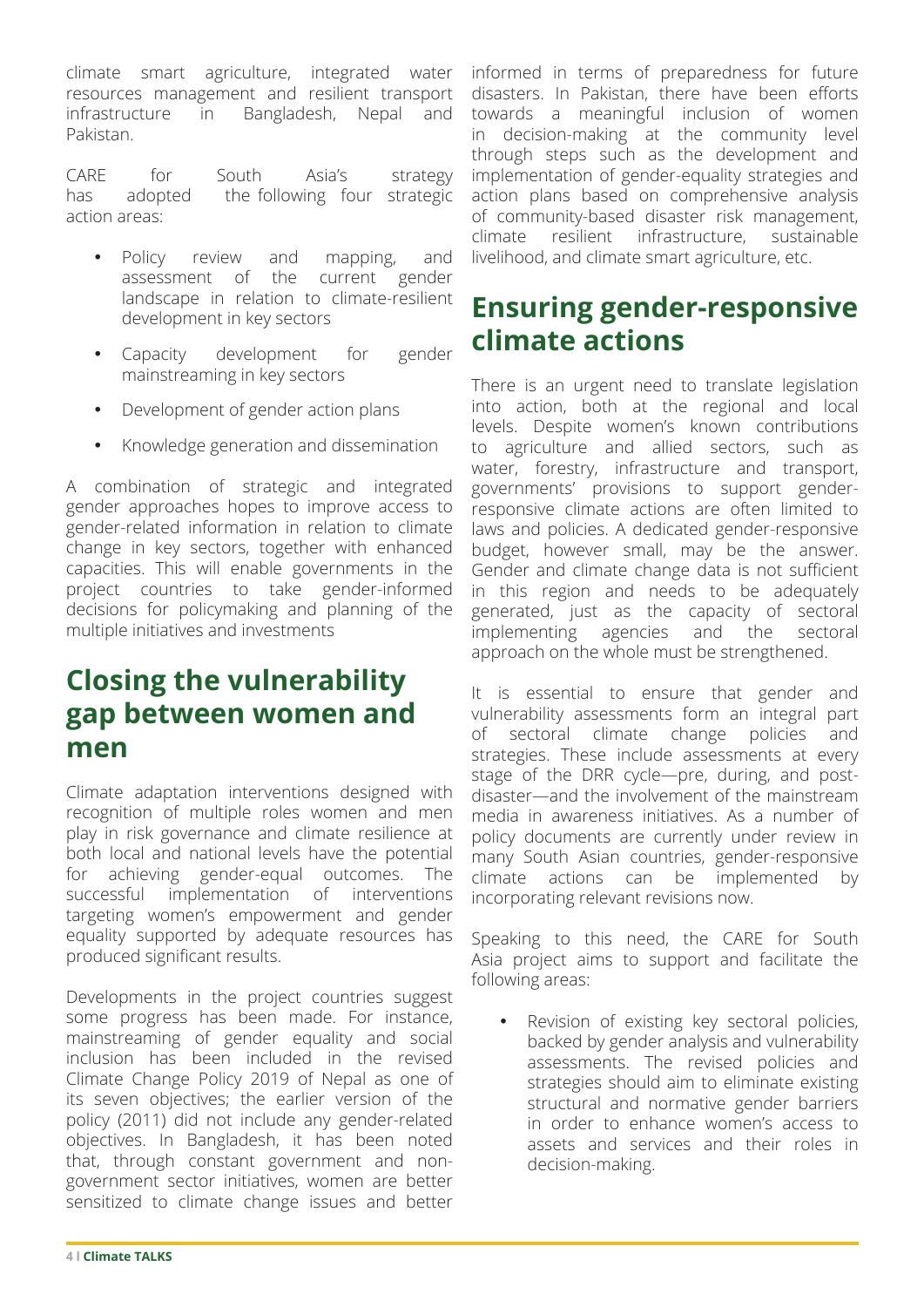- Applying a cross-sectoral approach in engaging key sectors, national women commissions/women ministries and ministries of finance and planning. Considering the importance of local level adaptation actions and women's roles therein, concrete programmatic solutions need to be supported by provincial policies promoting participation of women's organizations.
- Strengthening the capacities of key sectoral national and sub-national departments, ministries and other relevant institutions on effective implementation of gender-responsive climate actions.
- Promoting effective gender responsive budgeting (GRB), which should be backed by periodic review of sectoral spending vis-à-vis allocation in order to monitor whether the GRB is producing its intended outputs.

Women have been playing important roles in climate change adaptation, disaster preparedness, response, and recovery efforts even in the contexts where access to productive resources is limited. Shifting social norms can create entry points for women's economic empowerment, as well as for their participation in decision-making (UNEP, 2020). Their involvement often results in better performance and has a transformative effect on the communities they serve (World Bank, 2021).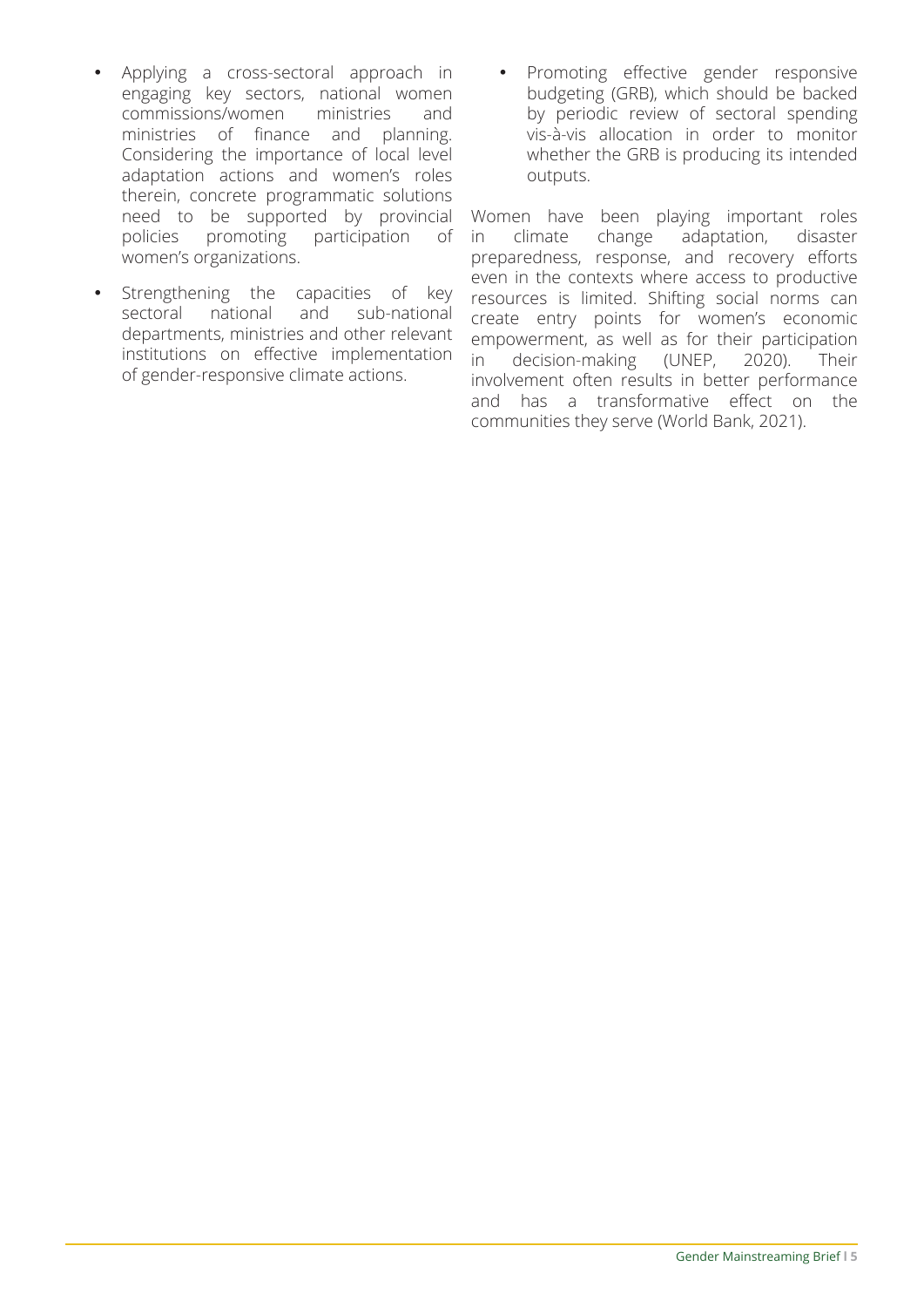#### **References**

*Alston, M. (2015). Women and Climate Change in Bangladesh. Routledge.*

*FAO. (2019). Country Gender Assessment of Agriculture and the Rural Sector in Nepal. Kathmandu: FAO.*

*MoEnv. (2012). Climate Change Gender Action Plan for the Government of Nepal. Ministry of Environment. Kathmandu: MoEnv.*

*Nellemann, C., Verma, R. and L. Hislop. (2011). Women at the Frontline of Climate Change: Gender Risks and Hopes. A Rapid Response Assessment. UNEP, GRID-Arendal.*

*Shabib, D. and S. Khan. (2014). Gender-sensitive Adaptation Policymaking in Bangladesh: Status and Ways Forward for Improved Mainstreaming, Climate and Development, 2014: 6-4, 329-335.*

*Tanjeela, M. and S. Rutherford. (2018). The Influence of Gender Relations on Women's Involvement and Experience in Climate Change Adaptation Programs in Bangladesh. SAGE Open, 2018:8-4.*

*UNDRR. (n.d.). Vulnerability. Retrieved on 22 March 2021 from https://www.undrr.org/terminology/vulnerability Geneva: United Nations Office for Disaster Risk Reduction.*

*UNEP. (2020). Gender, Climate and Security: Sustaining Inclusive Peace on the Frontlines of Climate Change. Nairobi: United Nations Environment Programme.*

*World Bank. (2012). World Development Report 2012. Washington, DC: World Bank.* 

*World Bank. (2013). Building Resilience ender Dimensions of Disaster Risk and Resilience. Washington, DC: World Bank.*

*World Bank. (2021). Gender Dimensions of Disaster Risk and Resilience. Washington, DC: World Bank.*